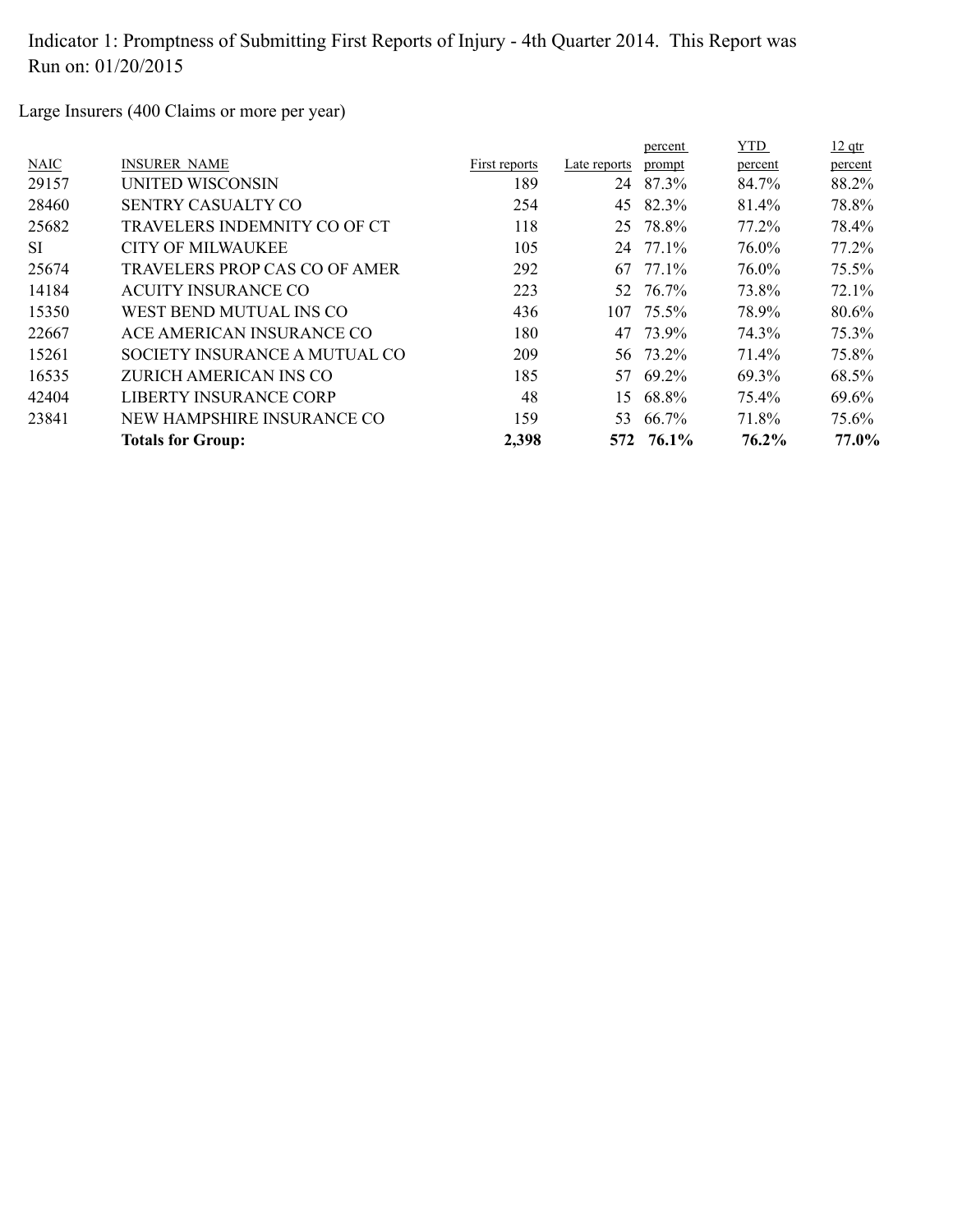Medium Size Insurers (65 -399 Claims or more per year)

|             |                                      |                      |                | percent  | <b>YTD</b> | $12$ qtr |
|-------------|--------------------------------------|----------------------|----------------|----------|------------|----------|
| <b>NAIC</b> | <b>INSURER NAME</b>                  | <b>First reports</b> | Late reports   | prompt   | percent    | percent  |
| 13935       | FEDERATED MUTUAL INS CO              | 28                   | $\overline{2}$ | 92.9%    | 92.3%      | 89.9%    |
| 14303       | <b>INTEGRITY MUTUAL INS CO</b>       | 41                   |                | 3 92.7%  | 90.4%      | 88.8%    |
| 11527       | LEAGUE OF WIS MUNICIPALITIES MUTUA   | 27                   | 3              | 88.9%    | 89.8%      | 89.8%    |
| 10166       | ACCIDENT FUND INS CO OF AMERICA      | 37                   | 4              | 89.2%    | 89.7%      | 83.5%    |
| 20508       | VALLEY FORGE INS CO                  | 17                   | 3              | 82.4%    | 88.6%      | 91.2%    |
| 21407       | <b>EMCASCO INSURANCE CO</b>          | 87                   | 14             | 83.9%    | 87.0%      | 88.8%    |
| 43575       | INDEMNITY INSURANCE CO OF NORTH AN   | 6                    |                | 1 83.3%  | 87.0%      | 83.2%    |
| 21415       | <b>EMPLOYERS MUTUAL CAS CO</b>       | 11                   | 1              | 90.9%    | 86.7%      | 83.9%    |
| 13986       | FRANKENMUTH MUTUAL INS CO            | 36                   | 4              | 88.9%    | 86.5%      | 84.7%    |
| 18988       | <b>AUTO OWNERS INS CO</b>            | 28                   |                | 7 75.0%  | 86.1%      | 83.8%    |
| 23035       | LIBERTY MUTUAL FIRE INS CO           | 39                   | 5              | 87.2%    | 86.1%      | 83.6%    |
| 29424       | HARTFORD CASUALTY INS CO             | 27                   | 3              | 88.9%    | 86.0%      | 87.3%    |
| 11374       | <b>SFM MUTUAL INS CO</b>             | 73                   | 7              | 90.4%    | 85.7%      | 86.4%    |
| 26042       | WAUSAU UNDERWRITERS INS CO           | 5                    | $\mathbf{1}$   | 80.0%    | 85.1%      | 85.7%    |
| 10998       | MICHIGAN COMMERCIAL INS MUTUAL       | $\overline{2}$       | $\theta$       | 100.0%   | 84.8%      | 77.5%    |
| 19445       | NATIONAL UNION FIRE INS CO OF PITTSB | 36                   | $\overline{4}$ | 88.9%    | 83.4%      | 84.1%    |
| 22543       | SECURA INSURANCE A MUTUAL CO         | 106                  | 14             | 86.8%    | 83.2%      | 78.0%    |
| <b>SI</b>   | DEPT OF ADMINISTRATION               | 65                   | 11             | 83.1%    | 82.2%      | 82.1%    |
| 24830       | CITIES & VILLAGES MUTUAL INS CO      | 15                   | 3              | 80.0%    | 82.2%      | 80.0%    |
| 21458       | EMPLOYERS INSURANCE CO OF WAUSAU     | 46                   | 7              | 84.8%    | 81.2%      | 85.1%    |
| 15377       | WESTERN NATIONAL MUTUAL INS CO       | 45                   | 8              | 82.2%    | 80.3%      | 82.3%    |
| 19682       | HARTFORD FIRE INSURANCE CO           | $\mathbf{0}$         | $\theta$       | $0.0\%$  | 80.0%      | 78.3%    |
| 11150       | <b>ARCH INSURANCE CO</b>             | 36                   | 6              | 83.3%    | 79.7%      | 76.3%    |
| 20494       | <b>TRANSPORTATION INS CO</b>         | 19                   |                | 6 68.4%  | 78.2%      | 76.8%    |
| 19410       | COMMERCE & INDUSTRY INS CO           | 20                   | 3              | 85.0%    | 77.6%      | 81.5%    |
| 23434       | MIDDLESEX INSURANCE CO               | 89                   | 19             | 78.7%    | 76.8%      | 77.7%    |
| 19950       | WILSON MUTUAL INS CO                 | 57                   | 14             | 75.4%    | 76.5%      | 79.4%    |
| 40142       | <b>AMERICAN ZURICH INS CO</b>        | 38                   | 10             | 73.7%    | 74.4%      | 71.7%    |
| 25402       | <b>EMPLOYERS ASSURANCE CORP</b>      | 26                   | 7              | 73.1%    | 74.4%      | 77.3%    |
| 37885       | XL SPECIALTY INSURANCE COMPANY       | 39                   | 13             | 66.7%    | 74.2%      | 71.6%    |
| 19275       | AMERICAN FAMILY MUTUAL INS CO        | 17                   |                | 7 58.8%  | 74.0%      | 75.9%    |
| 15091       | RURAL MUTUAL INS CO                  | 71                   |                | 16 77.5% | 73.8%      | 81.2%    |
| 29459       | TWIN CITY FIRE INS CO                | 150                  |                | 38 74.7% | 73.8%      | 77.5%    |
| 19429       | <b>INSURANCE CO OF STATE OF PA</b>   | 23                   |                | 7 69.6%  | 73.6%      | 73.2%    |
| 26271       | ERIE INSURANCE EXCHANGE              | 33                   | $7^{\circ}$    | 78.8%    | 73.6%      | 78.9%    |
| 25666       | TRAVELERS INDEMNITY CO OF AMERICA    | 20                   | 8              | $60.0\%$ | 73.5%      | 77.7%    |
| 24988       | SENTRY INSURANCE A MUTUAL CO         | 112                  | 25             | 77.7%    | 73.4%      | 78.9%    |
| 20397       | VIGILANT INSURANCE CO                | 20                   | 4              | 80.0%    | 73.3%      | 76.7%    |
| 24228       | PEKIN INSURANCE CO                   | 16                   | 3              | 81.3%    | 73.1%      | 81.9%    |
| SI          | <b>COUNTY OF MILWAUKEE</b>           | 36                   |                | 16 55.6% | 72.5%      | 60.0%    |
| 24147       | OLD REPUBLIC INS CO                  | 132                  |                | 34 74.2% | 72.2%      | 72.0%    |
| SI          | KOHLER CO                            | 17                   |                | 6 64.7%  | 71.8%      | 71.2%    |
| 37257       | PRAETORIAN INS CO                    | 22                   | 11             | 50.0%    | 70.8%      | 72.3%    |
| 15105       | SAFETY NATIONAL CASUALTY CORP        | 23                   | 9              | 60.9%    | 68.8%      | 74.0%    |
| 10677       | CINCINNATI INSURANCE CO              | 64                   | 21             | 67.2%    | 68.5%      | 77.4%    |
| SI          | UW-SYSTEM ADMINISTRATION             | 41                   | 11             | 73.2%    | 67.1%      | 73.0%    |
| 10804       | CONTINENTAL WESTERN INS CO           | 11                   | 3              | 72.7%    | 65.7%      | 77.9%    |
| <b>SI</b>   | <b>CITY OF MADISON</b>               | 18                   |                | 8 55.6%  | 65.2%      | 65.8%    |
|             |                                      |                      |                |          |            |          |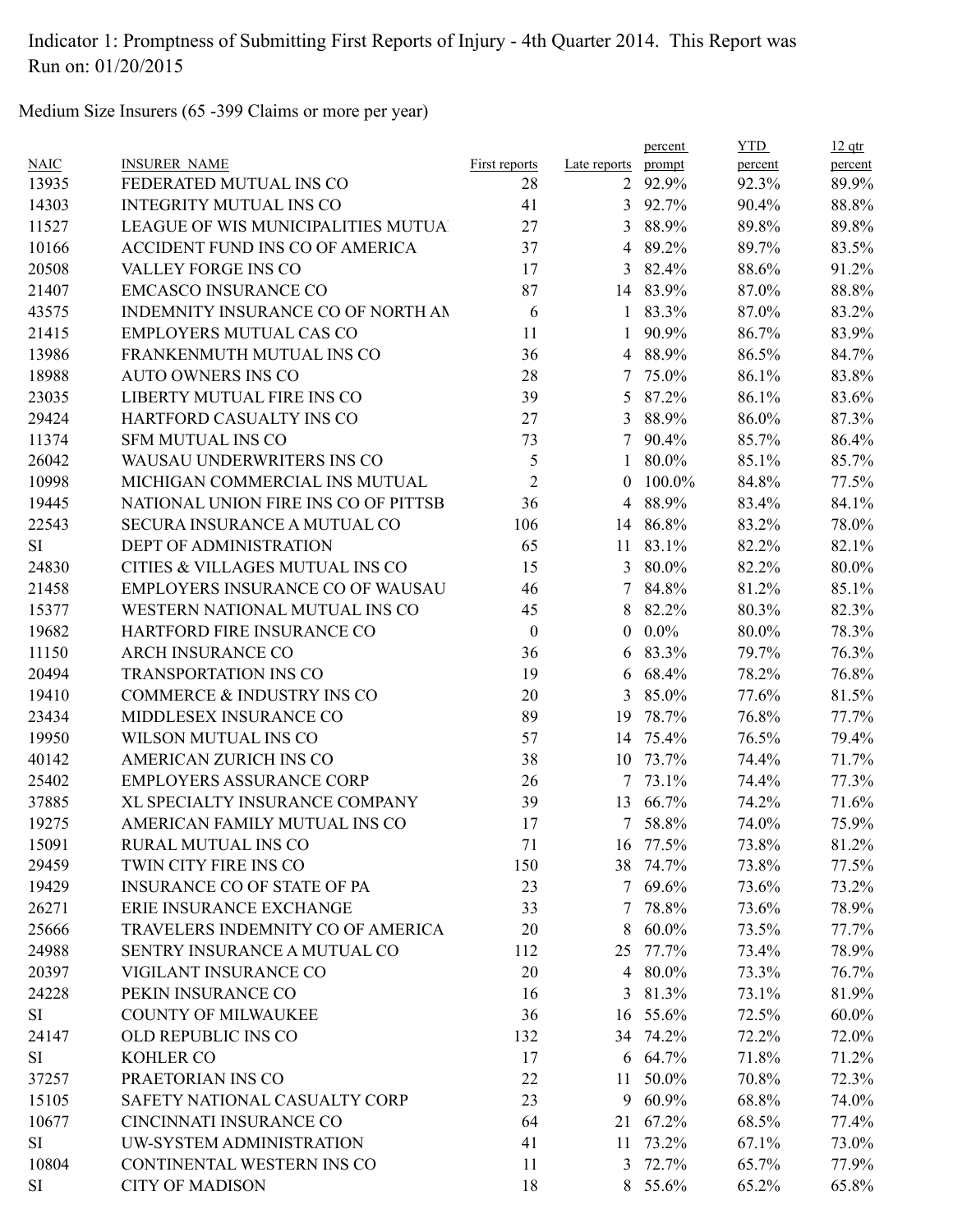Medium Size Insurers (65 -399 Claims or more per year)

|             | <b>Totals for Group:</b>           | 2,225         |              | 538 75.8%  | 75.3%      | 77.3%    |
|-------------|------------------------------------|---------------|--------------|------------|------------|----------|
| 22659       | INDIANA INSURANCE CO               | 10            | 6.           | 40.0%      | 35.6%      | 59.2%    |
| 19259       | SELECTIVE INS CO OF SOUTH CAROLINA | 18            | 16.          | $11.1\%$   | 38.2%      | 39.8%    |
| 14176       | HASTINGS MUTUAL INS CO             | 27            | 18.          | 33.3%      | 44.7%      | 57.8%    |
| 13021       | UNITED FIRE & CASUALTY CO          | 18            | 10           | 44.4%      | 47.7%      | 68.1%    |
| 24449       | REGENT INSURANCE CO                | 15            |              | 4 73.3%    | 56.1%      | 73.4%    |
| 24414       | <b>GENERAL CAS CO OF WI</b>        | 5             |              | 2 $60.0\%$ | 58.7%      | 71.0%    |
| 20281       | FEDERAL INSURANCE CO               | 24            |              | $8,66.7\%$ | 58.7%      | 63.1%    |
| 23787       | NATIONWIDE MUTUAL INS CO           | 20            |              | 6 70.0%    | 61.9%      | 63.1%    |
| 12262       | PENN MFRS ASSOCIATION INS CO       | 17            |              | 5 70.6%    | 62.8%      | 57.2%    |
| 23817       | ILLINOIS NATIONAL INS CO           | 73            | 32           | 56.2%      | 63.8%      | 71.4%    |
| <b>SI</b>   | MILWAUKEE BOARD OF SCHOOL DIR      | 71            | 14           | 80.3%      | 63.8%      | 61.8%    |
| <b>NAIC</b> | <b>INSURER NAME</b>                | First reports | Late reports | prompt     | percent    | percent  |
|             |                                    |               |              | percent    | <b>YTD</b> | $12$ qtr |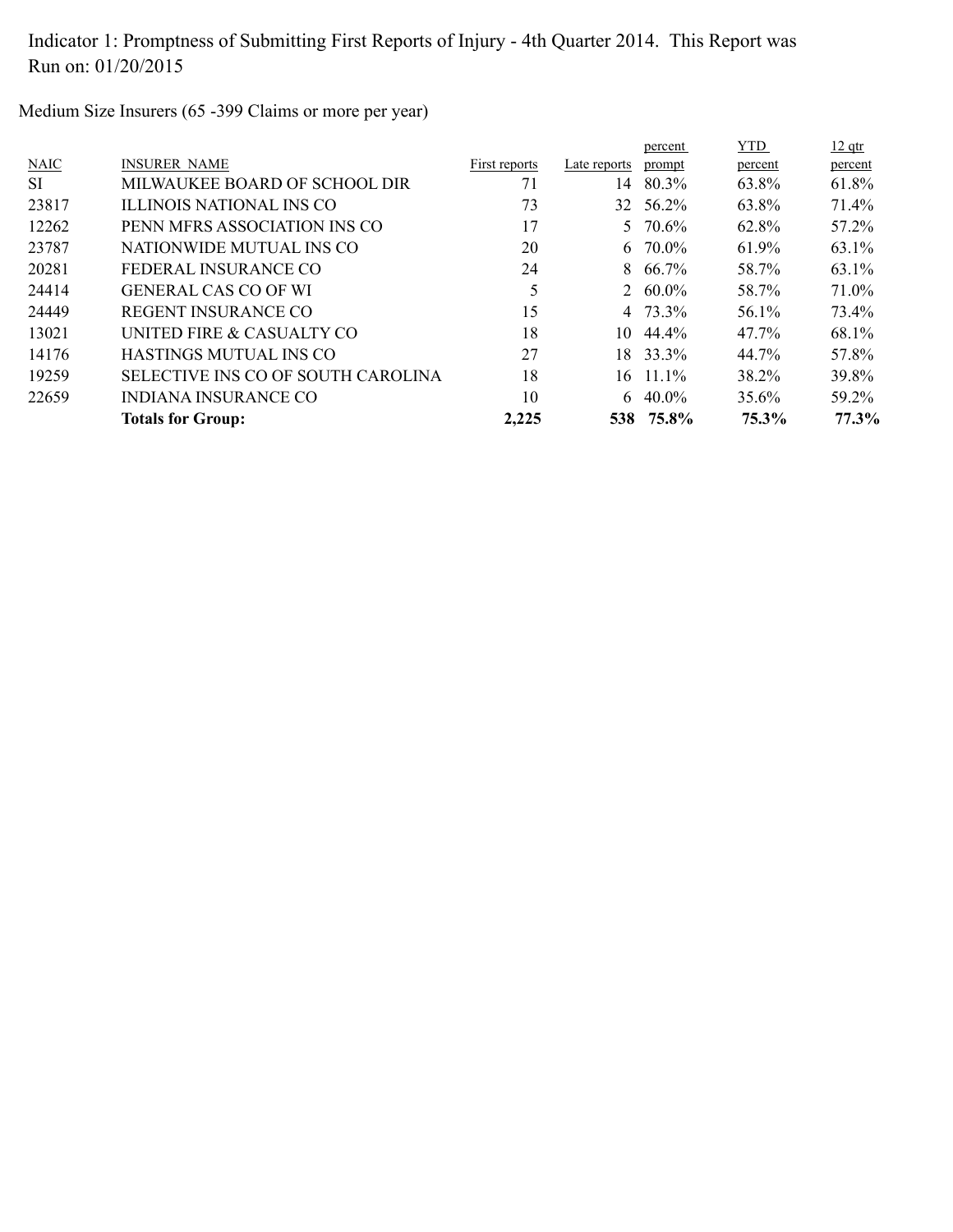Small Size Insurers (Less than 65 Claims per year)

|           |                                     |                  |                | percent    | <b>YTD</b> | $12$ qtr |
|-----------|-------------------------------------|------------------|----------------|------------|------------|----------|
| NAIC      | <b>INSURER NAME</b>                 | First reports    | Late reports   | prompt     | percent    | percent  |
| <b>SI</b> | <b>MARTEN TRANSPORT LTD</b>         | 4                |                | 1 75.0%    | 85.3%      | 94.9%    |
| 28304     | FEDERATED SERVICE INSURANCE CO      | 5                |                | 1 80.0%    | 88.2%      | 93.4%    |
| <b>SI</b> | <b>COUNTY OF WASHINGTON</b>         | 1                | $\mathbf{1}$   | $0.0\%$    | 87.5%      | 92.2%    |
| 12006     | DISTRICTS MUTUAL INS                | 6                | 2              | 66.7%      | 86.4%      | 90.4%    |
| 20613     | SPARTA INSURANCE CO                 | $\theta$         | $\overline{0}$ | $0.0\%$    | 80.0%      | 90.2%    |
| <b>SI</b> | FEDEX FREIGHT INC                   | 7                | $\theta$       | 100.0%     | 97.6%      | 90.0%    |
| <b>SI</b> | <b>COLUMBIA ST MARY'S INC</b>       | 7                | $\theta$       | 100.0%     | 94.1%      | 89.2%    |
| 32700     | <b>OWNERS INS CO</b>                | 6                | $\theta$       | 100.0%     | 81.3%      | 88.3%    |
| SI        | <b>BRUNSWICK CORPORATION</b>        | 6                | $\overline{2}$ | 66.7%      | 83.9%      | 88.1%    |
| <b>SI</b> | <b>USF HOLLAND INC</b>              | 20               | 5              | 75.0%      | 80.0%      | 88.0%    |
| <b>SI</b> | SSM HEALTH CARE OF WISCONSIN INC    | 12               | $\mathbf{1}$   | 91.7%      | 87.2%      | 87.3%    |
| 36463     | DISCOVER PROPERTY & CASUALTY INSUF  | 7                | $\theta$       | 100.0%     | 95.2%      | 87.0%    |
| <b>SI</b> | JOY GLOBAL SURFACE MINING INC       | $\overline{2}$   | $\theta$       | 100.0%     | 85.7%      | 86.8%    |
| <b>SI</b> | TARGET CORP (STORES)                | 12               | 3              | 75.0%      | 77.8%      | 85.2%    |
| 26956     | WIS COUNTY MUTUAL INS CORP          | 11               |                | 2 81.8%    | 80.0%      | 85.0%    |
| <b>SI</b> | <b>KWIK TRIP INC</b>                | 17               |                | 1 94.1%    | 90.6%      | 84.1%    |
| <b>SI</b> | <b>CITY OF KENOSHA</b>              | 6                |                | $0$ 100.0% | 80.8%      | 82.8%    |
| 30104     | HARTFORD UNDERWRITERS INS CO        | 4                |                | 75.0%      | 88.2%      | 82.6%    |
| 26069     | <b>WAUSAU BUSINESS INS CO</b>       | $\theta$         | $\overline{0}$ | $0.0\%$    | 80.0%      | 81.8%    |
| <b>SI</b> | SCHNEIDER NATIONAL CARRIERS INC     | $\overline{2}$   | $\theta$       | 100.0%     | 100.0%     | 81.5%    |
| 11371     | <b>GREAT WEST CASUALTY CO</b>       | 29               | 7              | 75.9%      | 74.3%      | 80.4%    |
| 23043     | LIBERTY MUTUAL INS CO               | 1                | $\theta$       | 100.0%     | 66.7%      | 80.0%    |
| <b>SI</b> | NEWPAGE WISCONSIN SYSTEM INC        | $\overline{7}$   | 2              | 71.4%      | 84.6%      | 79.0%    |
| 31003     | TRI STATE INS CO OF MN              | $\boldsymbol{0}$ |                | $0.0\%$    | 75.0%      | 78.8%    |
| 22357     | HARTFORD ACCIDENT & INDEMNITY CO    | 3                | 0              | 100.0%     | 76.0%      | 78.1%    |
| 26425     | WAUSAU GENERAL INS CO               | $\boldsymbol{0}$ | $\theta$       | $0.0\%$    | $0.0\%$    | 77.0%    |
| 21261     | ELECTRIC INSURANCE CO               | 6                | $\theta$       | 100.0%     | 83.8%      | 75.9%    |
| 34924     | DAKOTA TRUCK UNDERWRITERS           | $\mathbf{0}$     | $\theta$       | $0.0\%$    | 71.4%      | 75.5%    |
| 19038     | TRAVELERS CASUALTY & SURETY CO      | 10               | 4              | $60.0\%$   | 66.7%      | 74.4%    |
| 31895     | AMERICAN INTERSTATE INS CO          | 24               | 8              | 66.7%      | 66.3%      | 73.2%    |
| 25143     | STATE FARM FIRE & CASUALTY CO       | 13               | $\overline{2}$ | 84.6%      | 75.6%      | 73.2%    |
| 26247     | AMERICAN GUARANTEE & LIABILITY INS  | 8                |                | 1 87.5%    | 80.0%      | 72.7%    |
| SI        | <b>CNH AMERICA LLC</b>              | 16               |                | 3 81.3%    | 77.3%      | 72.4%    |
| 20109     | <b>BITCO NATIONAL INS CO</b>        | $8\,$            |                | 3 $62.5%$  | 82.8%      | 71.8%    |
| 41394     | BENCHMARK INSURANCE CO              | $\boldsymbol{0}$ | $\overline{0}$ | $0.0\%$    | 100.0%     | 69.6%    |
| 25615     | <b>CHARTER OAK FIRE INS CO</b>      | 12               | 5              | 58.3%      | 57.5%      | 68.9%    |
| SI        | FEDERAL EXPRESS CORPORATION         | 9                | 1              | 88.9%      | 65.6%      | 66.4%    |
| 18767     | CHURCH MUTUAL INSURANCE CO          | 10               |                | 3 70.0%    | 63.2%      | 66.4%    |
| 33600     | <b>L M INSURANCE CORP</b>           | 21               |                | 11 47.6%   | 55.8%      | 65.6%    |
| 31232     | WORK FIRST CASUALTY CO              | $\boldsymbol{0}$ |                | $0.0\%$    | 100.0%     | 64.7%    |
| 35386     | FIDELITY & GUARANTY INS CO          | $\boldsymbol{0}$ |                | $0.0\%$    | $0.0\%$    | 64.3%    |
| 12777     | <b>CHUBB INDEMNITY INS CO</b>       | 1                | $\overline{0}$ | 100.0%     | 54.5%      | 63.4%    |
| SI        | MILWAUKEE TRANSPORT SERVICES INC    | 6                | $\overline{0}$ | 100.0%     | 75.0%      | 63.4%    |
| 25887     | UNITED STATES FIDELITY & GUARANTY C | 1                | $\mathbf{1}$   | $0.0\%$    | 50.0%      | 63.3%    |
| 31534     | CITIZENS INSURANCE CO OF AMERICA    | 12               |                | 3 75.0%    | 73.3%      | 52.2%    |
|           |                                     |                  |                |            |            |          |
| 20044     | BERKSHIRE HATHAWAY HOMESTATE INS    | 4                |                | 3 25.0%    | 36.8%      | 50.7%    |
| SI        | <b>COUNTY OF WAUKESHA</b>           | 5                |                | 2 $60.0\%$ | 78.9%      | 48.4%    |
| 32271     | DALLAS NATIONAL INSURANCE CO -WISF  | $\boldsymbol{0}$ |                | $0.0\%$    | 25.0%      | 48.0%    |